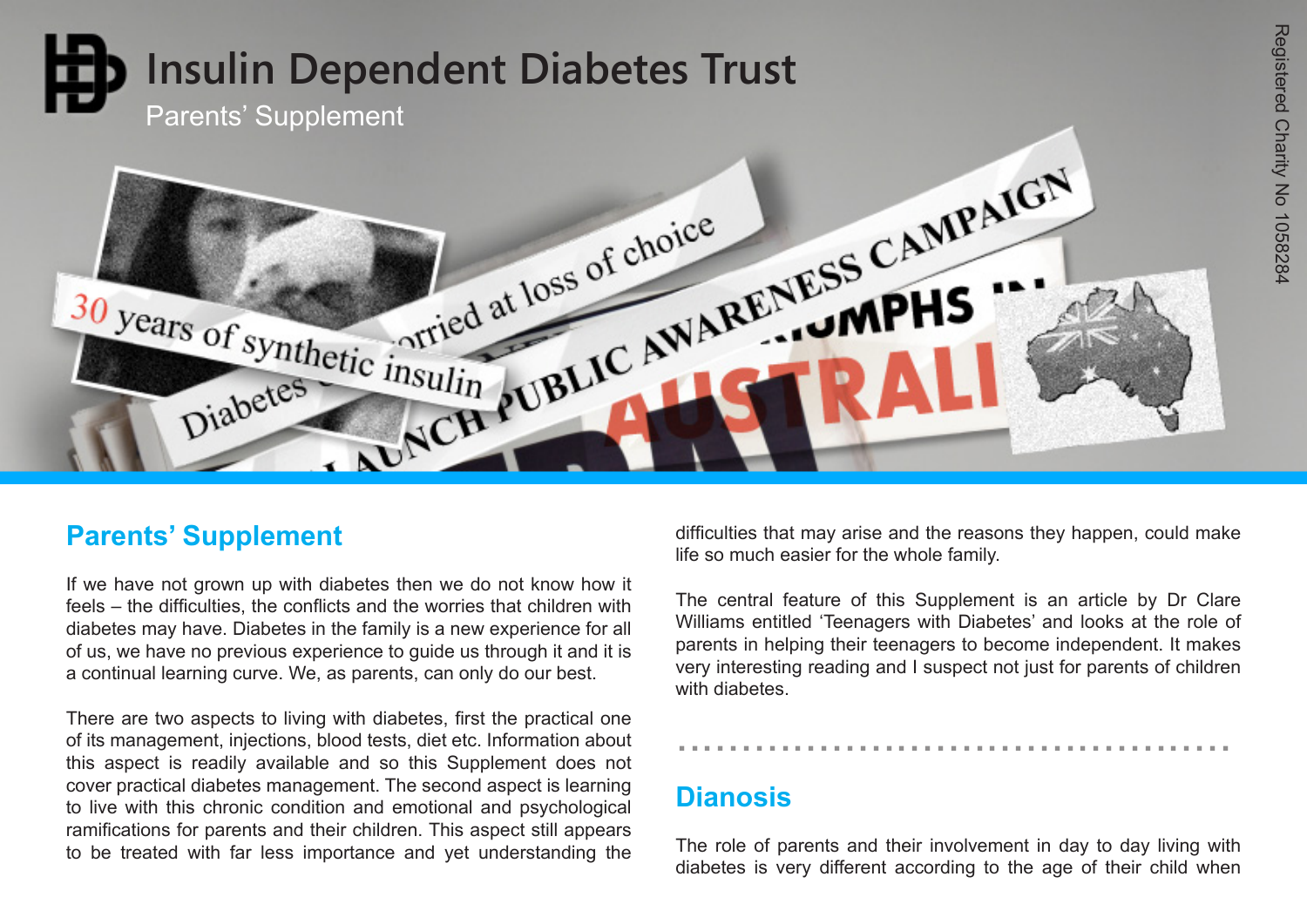diagnosed. If your child is diagnosed when young, then as a parent, you are taking full responsibility for your child's diabetes everyday and for 24 hours a day. If your child is a teenager when diagnosed then very often the teenager takes immediate responsibility for injections, blood testing, diet etc and the parents role is one of watching over with less direct involvement. This may sound easier but in many ways it isn't, especially if your involvement in the diabetes clinic educational programme has been minimal.

However, whatever the age of your child when diabetes is diagnosed, it is a difficult and often traumatic time and most parents go through similar feelings. Parents care deeply for their children and it would not be natural if they did not go through a period of grief and sadness. Many parents will recognise the following feelings:

**Shock** – that this can happen to our child

**Denial** – 'This can't be happening to my child'. 'I'll wake up in the morning and it will have been a bad dream.'

**Anger** – 'Why my child?' 'Why not someone else's child?'

**Sadness and grief** – a sense of loss for the healthy child you had and for the expectations you had for your once healthy child.

**Guilt** – 'Is it something that I have done?' 'Could I have prevented it?' Guilt is not a rational feeling because it is certainly not anyone's fault when a child has diabetes. But Mums especially seem to feel guilt when their child is diagnosed and probably for a long time afterwards.

**The need to know** – many parents go through the stage of wanting to know why their child has diabetes and where it came from. This seems to be part of the process, a need to blame someone or something, perhaps this helps to ease the burden of 'guilt'.

**Responsibility** – it seems that the whole future health of your child rests on your shoulders. This is a huge weight to carry around.

Parents of children and teenagers with diabetes are very special sorts of carers. They are suddenly faced with the diagnosis of their child/teenager and at the same time, the loss of their healthy child. They are bombarded with information about insulin, diet, blood tests, blood glucose control, hyper and hypoglycaemia and the future health of their child. It is a difficult time for the whole family and there are many worries, fears and concerns. Knowing that you are not alone with the experiences of living with diabetes in your child/teenager can be of help and comfort but there is one message that needs to be remembered.

**Whatever the cause of your child's diabetes and however you may feel, it is not your fault that it has happened and there is nothing you could have done to prevent it.**

...........................................

## **Looking Back On Diagnosis Jenny Hirst**

My daughter was diagnosed soon after her fifth birthday 25 years ago, a Friday evening that I shall never forget!

During her stay in hospital we were given masses of information about diabetes by innumerable different people – hypers, hypos, diet, exercise and shown how to inject. No one seemed to understand that I could not take all this in, the shock of diagnosis and accepting this, was all my mind could deal with. When we left hospital, along with all the other feelings of shock and grief, I felt alone, frightened and very ignorant about diabetes.

We started life with diabetes having been given some very clear messages by the healthcare professionals:

• diabetes was with us forever and my little girl would have insulin injections for the rest of her life.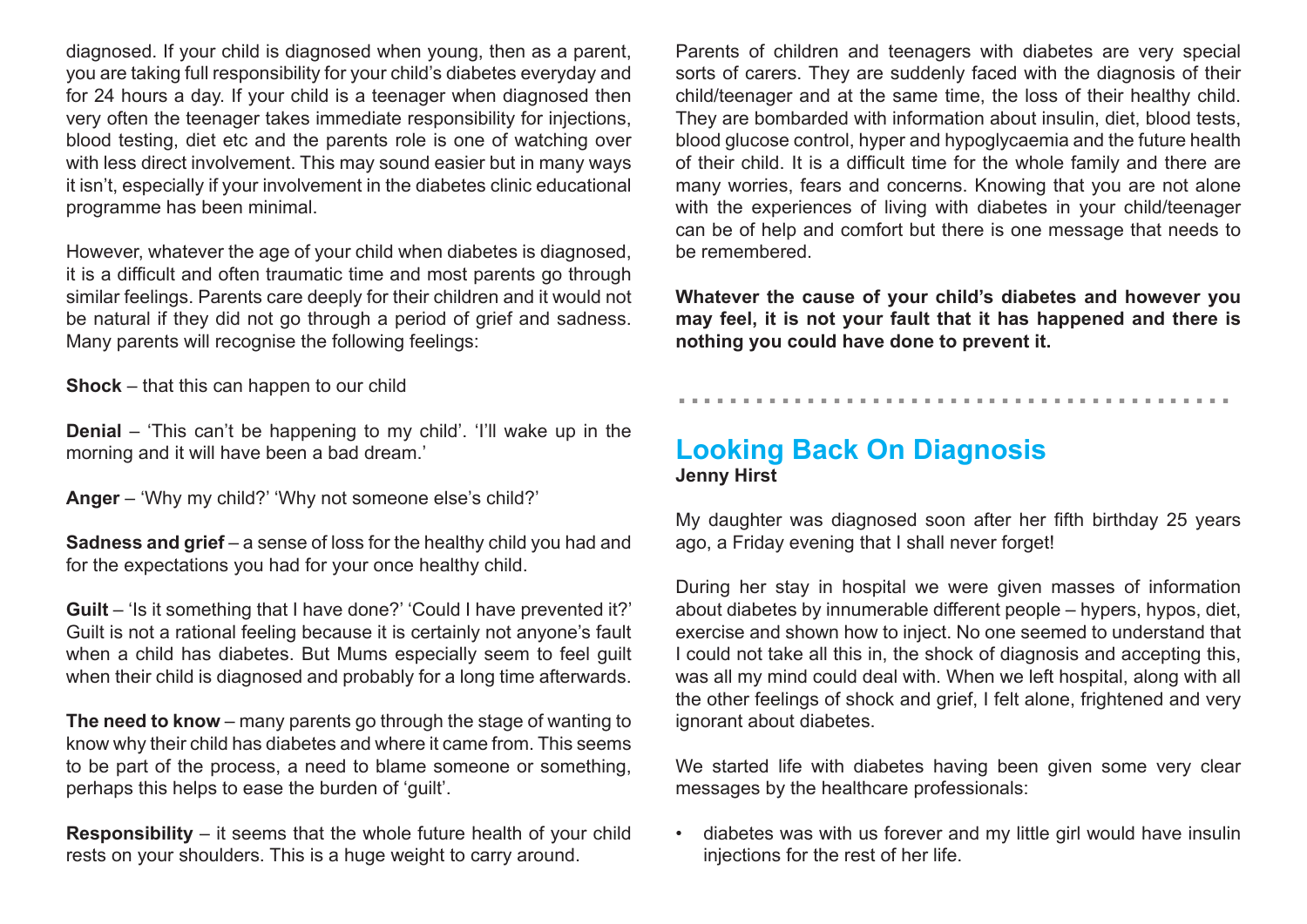- we needed to keep 'good control' of her diabetes to avoid the complications in later life and this was a simple matter of injecting the right amount of insulin to balance with the food. [I soon learnt that this was rubbish, there is nothing simple about achieving 'good' control!]
- she could live a perfectly normal life with diabetes.

I think that these last two statements were confusing, unrealistic and very simplistic. No doubt they were said with the best intentions to cheer me up. They had a long lasting and damaging effect.

### **Good control is easy– a myth!**

I tried to achieve the good control that was expected but it didn't happen. It took me about three years to realise that perhaps it wasn't my fault and that diabetes is not simple. Perhaps it was that the expectations of the professionals were too high or perhaps they just did not realise that achieving 'good control' can be really difficult, especially in growing children and young people. This was my first realisation that people who live with diabetes have knowledge and experience that is different from that of the healthcare professionals and that I could no longer simply rely on the information I was given. I had to make decisions and judgements for myself and have confidence in them.

## **Normal life – a misunderstanding!**

I also waited for the normal life I had been promised to appear. It didn't seem to arrive and I felt that this was my fault – I must be doing something wrong and I felt as if it was my inability to manage that was preventing us from having this 'normal life' the doctors and nurses had promised. I felt a failure. That one statement led me to expect that life would go back to normal – normal to me was how it had been before diabetes. Had this not been said to me, my expectations would have been different and I would not have felt such a failure nor so much guilt for not achieving this 'normal' life we had been promised.

## **And now?**

Life has been normal now for many years – diabetes just became part of our lives, a part that does affect the whole family and a part that cannot be ignored. We all have feelings about diabetes, especially the child/teenager with it. We found that it was important to talk about these feelings within the family. Joining a parents support group provided another outlet to express some of the very real feelings and in a non-judgemental situation with people who actually understand. This way the feelings seem normal, and are normal, when living with diabetes. Once I realised that our experiences were similar to those of many other people, that I was not the only one who could not always achieve the standards set by the clinic and that I was not a failure, life became much better for us all. Looking back now over the 25 years, I know that some of my feelings that I had at diagnosis are still there – the guilt, the sadness and the responsibility. But I also now know that I have always done my personal best. This 'best' may not seem as good as someone else's best but it was my best.

# **Teenagers Living With Diabetes**

Dr Clare Williams, Institute of Education, University of London

...........................................

Through working as a nurse and a health visitor for 20 years I had become very interested in the different ways in which people incorporate conditions and treatments into their lives. When the chance came to study for a PhD, I decided to look at how teenagers with diabetes live with their condition. Being the mother of a teenage girl, I was also interested in the role that parents play in helping their teenagers to become independent. Instead of sending out questionnaires to lots of people, the type of research I chose to do – qualitative research – aimed to explore the experiences of fewer people in much more depth, to find out their perspectives.

### **Who did I interview?**

I interviewed 20 teenagers between the ages of 15-18 years, ten boys and ten girls. I also interviewed whichever parent the teenager said helped them the most with their diabetes management – in all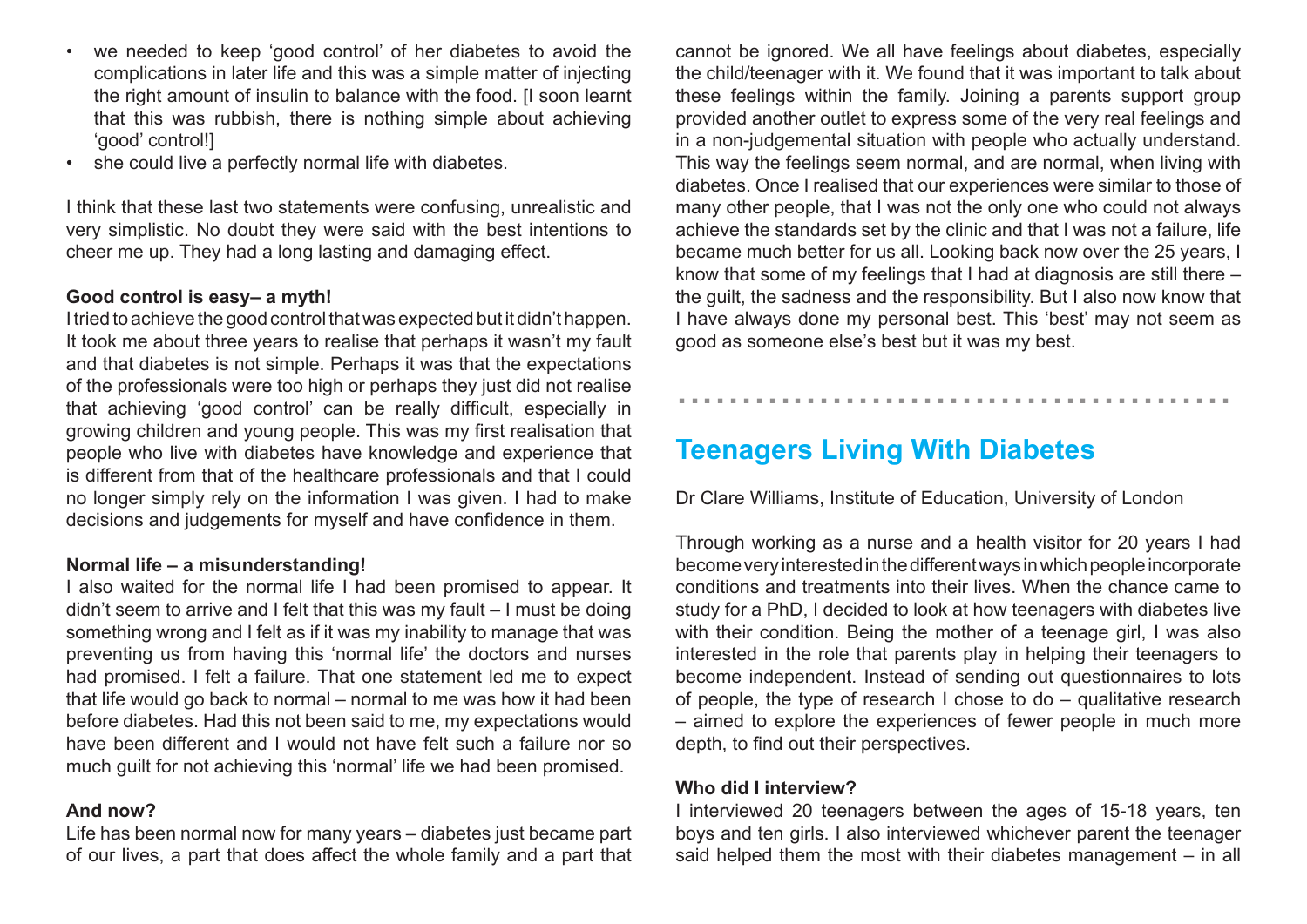cases this was the mother. I wanted to interview people from as many different settings as possible, so I contacted various hospitals and GPs in my area. I received a good response when I placed letters in 'Young Balance' and 'Balance' asking for anyone interested to contact me. I also talked about my research to whoever would listen and made some contacts that way.

### **What did I find?**

Did mothers think that teenage girls and boys had different needs? Mothers of girls were much more likely to talk about their daughters being in control and responsible than the mothers of sons, both generally and in relation to the way they managed diabetes. Daughters and sons were seen by mothers as having different needs, although this wasn't because sons were seen as sicker than daughters. In fact, the mothers of boys were much more likely to describe their sons as very fit than the mothers of daughters. Instead, boys were seen as less able to care for themselves than girls of the same age and consequently, as more in need of the help of their mothers. I'm going to use some quotes from the people I interviewed to illustrate the various points, but I have changed the names so they can't be identified. For example Martin's mother told me:

*"Girls always seem more organised I find, and you know, she'll take the little blood testing kit or whatever for going away, everything is packed and organised whereas Martin will, as we're going down the road, say "Oh, did you get my insulin?"* (son aged 15 years and daughter aged 12 years, both with diabetes).

**Did teenage boys and girls manage diabetes in a different way?** Yes, there did appear to be a marked difference in how the majority of teenage boys and girls I interviewed lived with diabetes.

#### **Boys' management of diabetes**

The boys I interviewed were much more likely than the girls to describe diabetes as only having minimal effect on their lives. They were also much more likely to try and keep diabetes and its treatment hidden in public settings, as far as they could. This meant, for example, that they were much less likely than the girls interviewed to give themselves injections at school. Martin's mother told me:

*"He won't do them (blood sugars) at school now, he absolutely refuses, he won't even do an injection at school. He is on three injection a day and the hospital would like him to go on to four but he won't do it in front of his friends, and he doesn't like the fact that he is diabetic in that respect, he wants to be normal."*

Mothers often helped their sons to 'hide' diabetes in public, and this was one of the reasons that mothers felt boys needed more help than girls. Julian's mother told me:

## *"His diabetes is managed purely from here (home) – once he goes out of the door as long as he has got some glucose tablets and his lunch in his bag, he's no different to anyone else, which is good really".*

It seemed that the teenage boys interviewed were worried that any signs of 'illness' could be seen as a weakness by others. Consequently, boys tended not to talk about diabetes with friends and often chose not to tell teachers about it, which meant that their mothers sometimes had to do this for them. For example, mothers told me that if they were worried about their son they might ring up the school, but this wouldn't be discussed with their sons. A lot of the help that mothers gave their sons tended to be 'invisible', in that the boys didn't seem to realise that things were being done on their behalf. In fact, many mothers felt guilty for giving the help they did, as they often felt under pressure from health professionals to encourage their sons to be independent. This is similar to research findings on adults, where women tend to be the family members who take care of health in a variety of subtle ways.

The majority of boys I interviewed had good control of their diabetes. They tended to manage diabetes in a fairly 'rigid' way, which meant that they felt in control of it and it was 'no big deal'. However, there was a small minority of young men with serious problems that I only came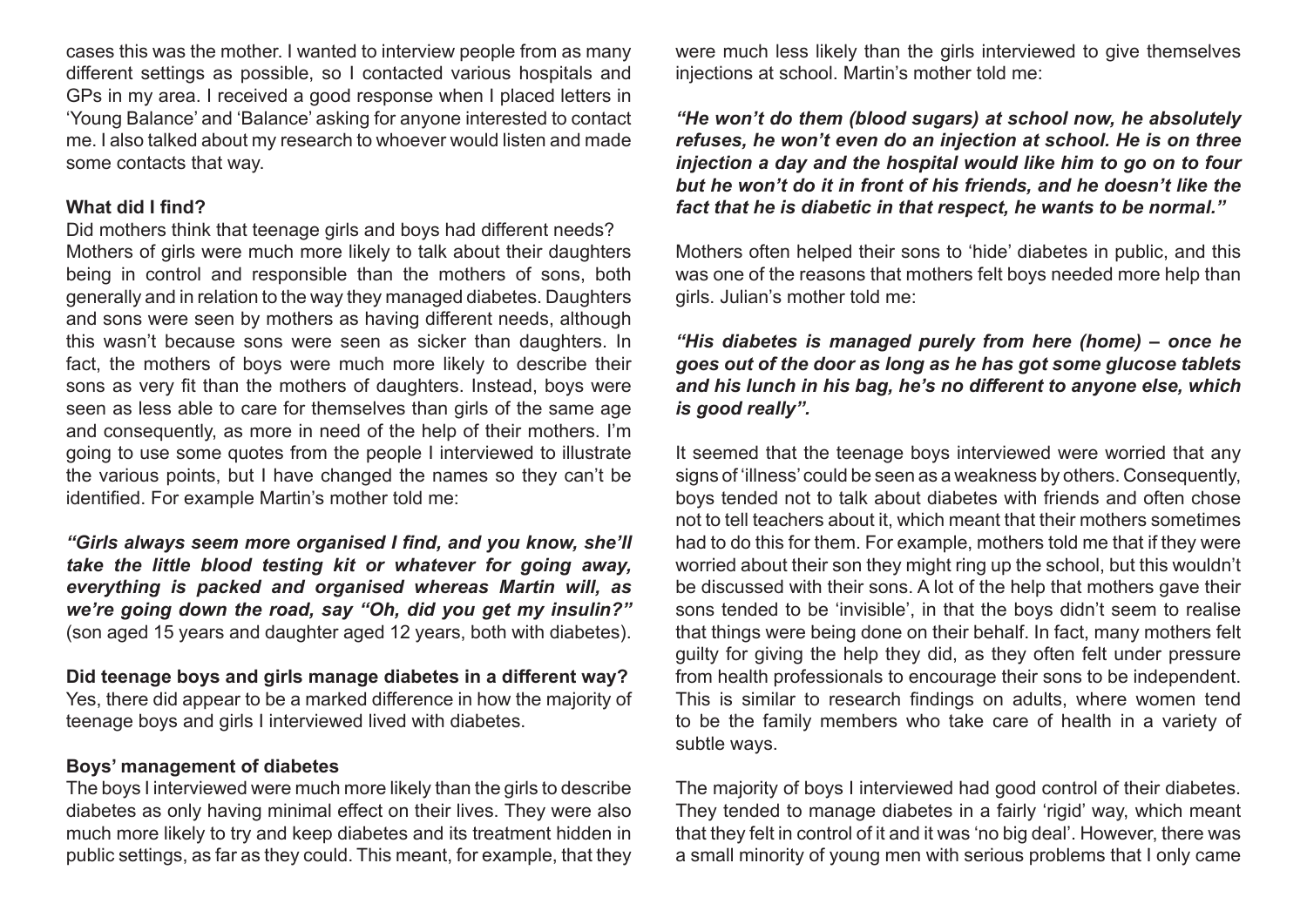into contact with through my letter in Balance. I was contacted by their mothers, but the young men themselves refused to be interviewed. The lives of these mothers were severely affected because of their knowledge about their sons' non-adherence to treatment. Harry's mother told me:

*"He tells people that he'll be dead soon anyway so it doesn't matter what he does, and that seems to be his whole attitude really….so I've given up now, I might as well not say anything…. he just doesn't want to do it, he doesn't want to know….I feel like I'm watching him kill himself, and there's nothing I can do about it, absolutely nothing".*

The results of my study indicate that teenage boys are more likely than teenage girls to move between two extremes, with the majority managing very well and a small minority managing very poorly. As mothers are likely to be involved in helping boys manage, they are usually the first person to detect problems arising. However, some mothers reported that when they alerted health professionals, they were made to feel as if they were 'fussing' unnecessarily.

#### **Girls' management of diabetes**

It seemed more acceptable for girls to admit that they had diabetes, and girls were much more likely to tell teachers and their friends about it. In many ways the girls I interviewed appeared – superficially at least- to manage diabetes well. For example, they were much more likely to follow the four injections a day regime often recommended by health professionals, which meant performing insulin injections at school. However, there were other factors which affected their overall control which I think may tie in with the BDA Cohort Study findings, which identified young women with diabetes as at a greater risk of premature death than young men.

Firstly, I found that teenage girls had often felt under pressure from health professionals to take responsibility for their diabetes management and mothers had little control over the situation. Susan's mother said:

*"I have never once given her an injection from the age of eight – she has always refused any help, and I used to think that maybe sometimes this was far, far too much for her. It was (from the medical profession), "it's your diabetes Susan, you're in control, you've got to handle this, and you'll be responsible", and I mean, she just sort of took this on board and that was the end of it".*

Following publication of my letter in Balance I was contacted by a number of young women in their 20s who wanted to talk to me about their experiences as teenagers with diabetes. One of these, Louise, reflected back on when she was first diagnosed as having diabetes at the age of 11 years:

"My mum told me that the hospital stressed very much that my parents, they needed to let me have control –I was old enough to be able to do this myself….so as soon as I came out of hospital it was all down to me…. I showed I could cope in a way on the outside, but on the inside – the emotional side I couldn't cope with it all, I didn't really start coping until I left home".

One of the consequences of this was that the mothers of teenage girls seldom had much knowledge about how their daughters managed diabetes, in contrast to the mothers of boys, who tended to be more involved in the day to day management themselves. The level of control girls chose to achieve was very much up to them, whereas most of the boys were advised and supported by their mothers.

Of the ten girls interviewed, four had intentionally had often lengthy, and potentially harmful periods of non-adherence to treatment, of which their mothers, and others, were usually unaware. This could take the form of injecting themselves with less insulin than they needed, or even skipping injections completely. It was hard for the girls to explain why they did this, because they often made themselves feel ill. Whatever the cause, one of the resulting effects was that many of the girls expressed feelings of guilt and shame which were not expressed by boys. Reena told me: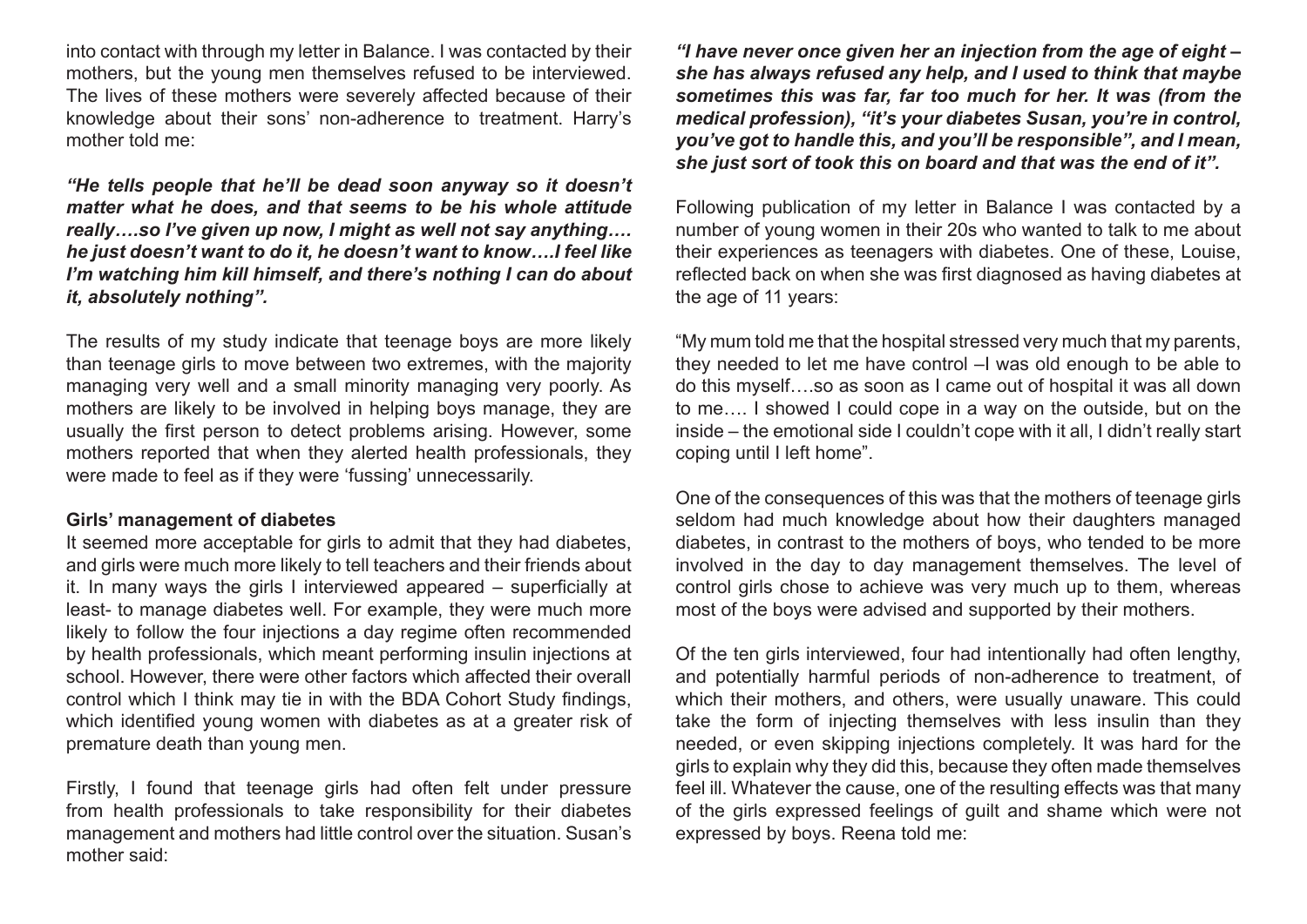*"I do feel guilty quite a lot, because I'm thinking, "I've ruined everything". Like, the doctor said I would have been taller but he said it was because I didn't control it that well I haven't grown that much".*

Two specific aspects of diabetes management which also led to girls expressing feelings of guilt were diet and exercise, and these were also the two main reasons that girls saw themselves as 'unhealthy'. Teenage girls are generally more concerned about their body shape and weight than boys, and it seems that the emphasis on food and weight in the management of diabetes can bring additional problems for girls. Jemma told me:

"I'm on a diet now because I've been eating too much and I want to lose weight. I'm conscious of how much I weigh, and even though I eat, I know I shouldn't be eating so I feel terribly guilty and go out and eat some more because I feel guilty, and it's a vicious circle, so I'm not healthy at all".

Similarly, the value of exercise in controlling diabetes could also disadvantage teenage girls, who often participate in little exercise or sport. This in contrast to most of the boys, who usually played a lot of sport and described themselves as very fit.

I have tried here to present some of the key findings from my research, although it has been very difficult to summarise 90,000 words succinctly! I would be really interested in any thoughts you might have about the issues raised. I have also written articles for health professionals, although I know that many read the IDDT newsletter. I can't finish without saying a very big thank you to everyone who went out of their way to help me with my research.

## **Parents Views**

There has been progress in the way diabetes is managed – blood testing, HbA1c measurements, and practicalities such as injection pens. But it is questionable whether progress has been made in learning how to cope with diagnosis and with hypoglycaemia, in understanding how to live with diabetes in the family, the emotional difficulties, the conflicts that arise and the stress that is placed upon parents and relationships within the family. Research [ref 1] carried out in 1998 in the US found that behaviour problems in children with IDDM are not related to the medical diagnosis of diabetes, but to their mother's depression and distress in both parents at diagnosis. The children did not appear to react to the diagnosis of a serious medical condition but they did react to their parents' reactions.

Indeed, it may be that present day treatment of diabetes with tight control [intensive therapy] resulting in increases in the number of hypoglycaemia attacks, actually increases the psychological effects and stress on parents. However, research [ref 3] comparing children on intensive therapy and conventional therapy showed that there was no difference in the depression of parents, it was present in both groups and it was not associated with HbA1c levels, duration of diabetes, patient age, parent age, family size or family income.

An earlier study carried out in 1996 into the psychosocial ramifications of childhood diabetes shows that little has improved over the years. Researchers at Leicester General Infirmary [ref 2] carried out semistructured interviews with the parents to look at the effects of childhood diabetes on the family. They concluded that the ramifications of childhood diabetes were marked even in the so-called 'well-adjusted family'. All parents reported sustained additional stress, more intense in mothers, especially single mothers. Hypoglycaemia was a constant major anxiety and 6 families had not been warned about severe hypos. Family cohesiveness was strong and sibling rivalry and jealousy did not feature. Diabetes was at the centre of family functioning.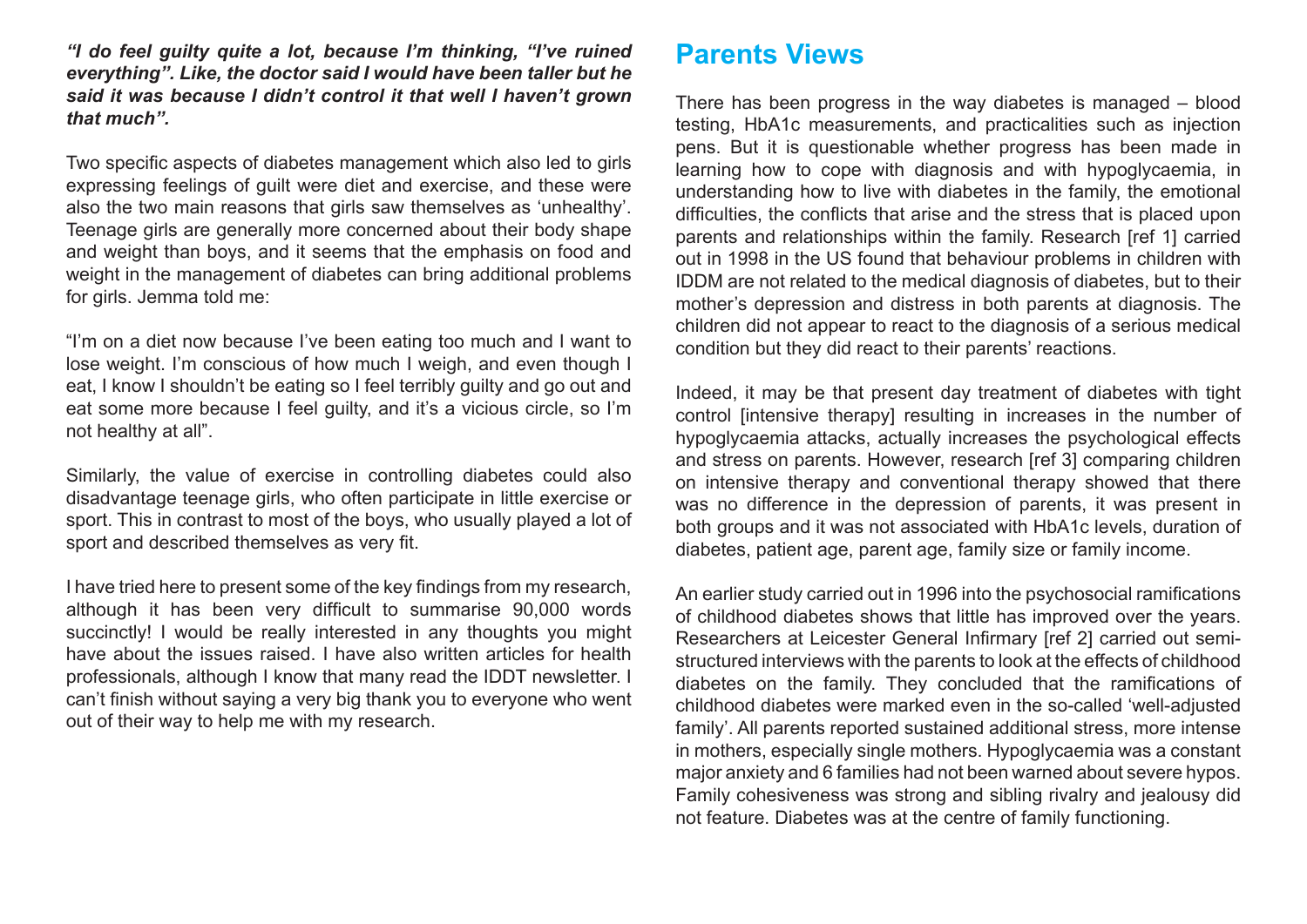## **The parents' views were:**

- Their education about diabetes varied, although all said it was good initially, 70% felt that it had been withdrawn too early.
- More practical dietary advice would have been appreciated.
- All felt they would have benefited from more counselling and help with learning to cope.

From these studies alone it is apparent that while there have been developments in the treatment of diabetes and there may be a greater awareness of the difficulties that parents face, many things facing families with diabetes sadly have not improved.

Ref 1 Arthritis Care and Research 1998; 11: 166-176

Ref 2 Diabetic Medicine 1996: EPCS abstracts and posters

Ref 3 Diabetes Care, Vol 22, No8, Aug 1999

...........................................

## **A Plea To Health Professionals, From Parents!**

Parents of teenagers with diabetes are often in a 'Catch 22' situation in relation to healthcare professionals. They are told that they should allow their teenagers to become more independent – indeed, they are often blamed by healthcare professionals for overprotecting their children, but if independence leads to any problems in management, then mothers can be blamed for this too! Mothers often have to tread a very fine line, one that is not always clear or understood by those issuing the advice or the blame! They can end up pretending to the healthcare professionals that they are not involved in their child's care for which they feel guilty.

It is not unusual for the mother of a teenager not to be involved by the healthcare professional or even to be told that any problems with the diabetes belong to their teenager and not them. But it is very hard for the mother to do nothing, especially if the difficulties are affecting the whole family. All too often mothers are placed in an almost impossible situation and one that needs the support and understanding of the healthcare professionals involved.

...........................................

# **Growing Up With Diabetes**

Growing up is not easy and growing up with diabetes or any chronic condition makes life that much more difficult for your child. This is something that we, as parents, can recognise and try to understand, but unless we have actually had the experience ourselves we don't know how it really feels. This is perhaps something that our teenagers with diabetes will remind us of on many occasions!

Here are just some of the experiences that our children may have as they grow up:

- Feeling different from other children. Being treated differently from other children at home, at school and socially.
- Not feeling as good as their friends, having a low self-esteem. Being aggressively determined to be as good, if not better, than everyone else.
- Being frightened of looking foolish if they have a hypo.
- Feeling pressurised by messages of being 'normal' when they don't feel always feel 'normal'.
- Being excluded from school activities or parties because they have diabetes.

It is difficult to grow up with diabetes from a young age and perhaps never know what it is like to not have diabetes and be treated normally. But it is equally difficult to be diagnosed in the teenage years – perhaps more difficult. At one of the most difficult stages of growing up, your teenager is suddenly being faced with diabetes and all the changes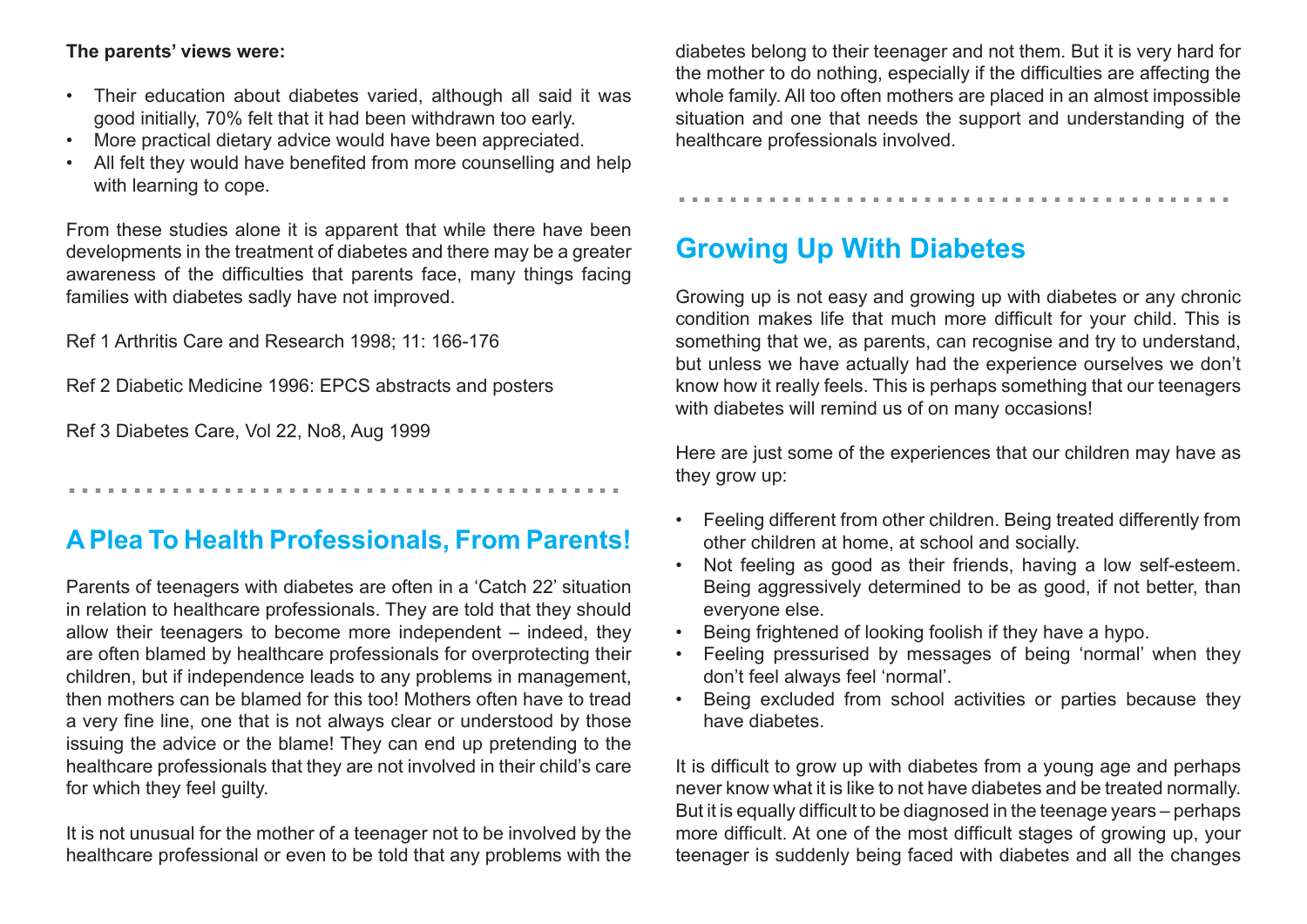that this means in both lifestyle and self-image.

*A quote from a 25 year old with diabetes for 20 years. "Nobody wants diabetes but if I had to have it, I'm glad I got it when I was young and can't remember life without it. Being diabetic is just part of me and not something that suddenly hit me. I didn't have to get used to any great changes in my life or adjustments in my lifestyle or self image."*

# **'Letting Go' - Never Easy For Parents**

...........................................

One of the aims of parents is to see their children grow up to live full and independent lives and this means letting them go. Parents whose children have diabetes are no exception but letting go is harder because there are not only all the 'normal' worries, but there are the additional worries associated with diabetes. The process of letting go starts at an early age, when children go to nursery or school, but the real difficulties and conflicts start in the teenage years.

Teenagers are teenagers with or without diabetes, they do not want to be different from their friends. They are going to go into pubs, drink, even smoke and come into contact with drugs – just like any other teenager today. Their friends stay the night away from home, go to all night parties, pop concerts and back pack abroad in strange countries. Teenagers with diabetes will want to do all this - and so they should, but from a parent's perspective, this really means letting go not only of their 'child' but also of their child's diabetes. It also means taking risks, having faith and trust in your teenager and keeping your fingers crossed while biting your finger nails!

#### **Negotiation**

Letting go and giving teenagers the freedom they want and need is all about negotiation, whether they have diabetes or not. The parent says "if you are going to be late, phone and let me know, then I won't worry". This is not a refusal to allow them to be late but in return they should phone. It the sort of negotiation that goes on all the time. But these negotiations are often more complex in teenagers with diabetes, who are all too often ready to accuse the parent of stopping them from doing things because they have diabetes. Perhaps they are right, it is our fears for them, as parents, that make us want to stop them doing the riskier things. But we also have to recognise that they learn by their mistakes and we have to hope that the mistakes are not too serious.

*From the mother of a teenager with diabetes: "Her friends had just come across alcohol and she wanted to drink like them. She did not heed my warnings that alcohol lowers the blood sugars and had a couple of awful night hypos, with me looking after her through the night. I said I wasn't doing it again when it was because she had drunk too much and she felt so awful that she never did do it again."*

Lack of negotiation can only result in conflict - you can insist that they do the right thing, but you cannot make them. Conflict can lead to resentment and a breaking down of family relationships probably at a time when your teenager needs you the most, even though they would not admit it. It may be that you are not needed in the way you were – to manage their diabetes and their lives for them, but to just be there, to boost their confidence by showing that you trust them [even if you don't always!] and to pick up the pieces when necessary.

#### **After the negotiations, what next?**

Letting go means having trust, faith and hope! Teenagers with diabetes will want to do all the things their friends do and as a parent while they are doing them, you have to hope and trust that in the long run common sense and self-preservation will prevail. Hope that in the short term if he/she does have a hypo (usually the biggest worry) it won't be that bad that he/she can't handle it. Faith is very important and sometimes very difficult when we see our teenager at home breaking all the rules, being stroppy and from time to time being fairly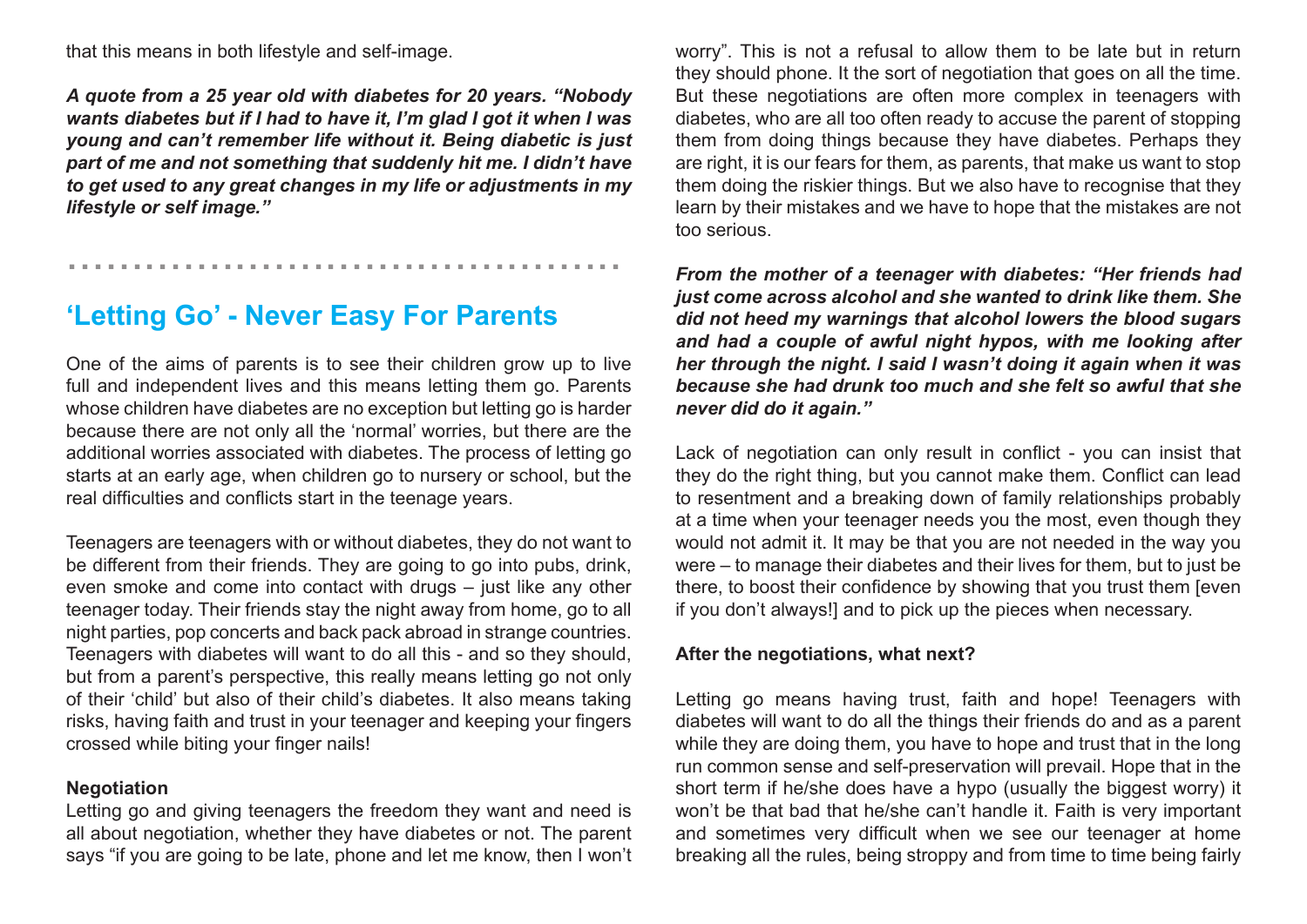objectionable! But having faith is very important to give your teenager the confidence they often badly need.

We have to let go of our children. If they make mistakes in the process, then we have to hope that they are not too serious or damaging, but equally we have to be there for them when they need us. That is a parent's role, made more difficult by diabetes but even more necessary.

**We are very aware that this Supplement contains no articles for parents written by children or teenagers with diabetes. This is not an error or an accidental omission but perhaps recognises reality! Should we really expect our children, and especially our teenagers, to take time out of their busy lives to sit down and write about diabetes for parents? We would be happy to receive such articles or their comments on the Supplement but recognise that to subject any of them to a request to write for us is perhaps not the best idea from their point of view – just one more nuisance related to diabetes!**

The Parents' Supplement was published in August 2000 by IDDT and we are happy to supply copies of this Supplement free of charge.

To obtain copies or to join IDDT contact:

IDDT, PO Box 294, Northampton NN1 4XS

Tel 01604 622837 Fax 01604 622838

e-mail address: enquiries@iddtinternational .org

Visit our web site www.iddtinternational.org

Also worth paying a visit to www.teenagediabetes.co.uk